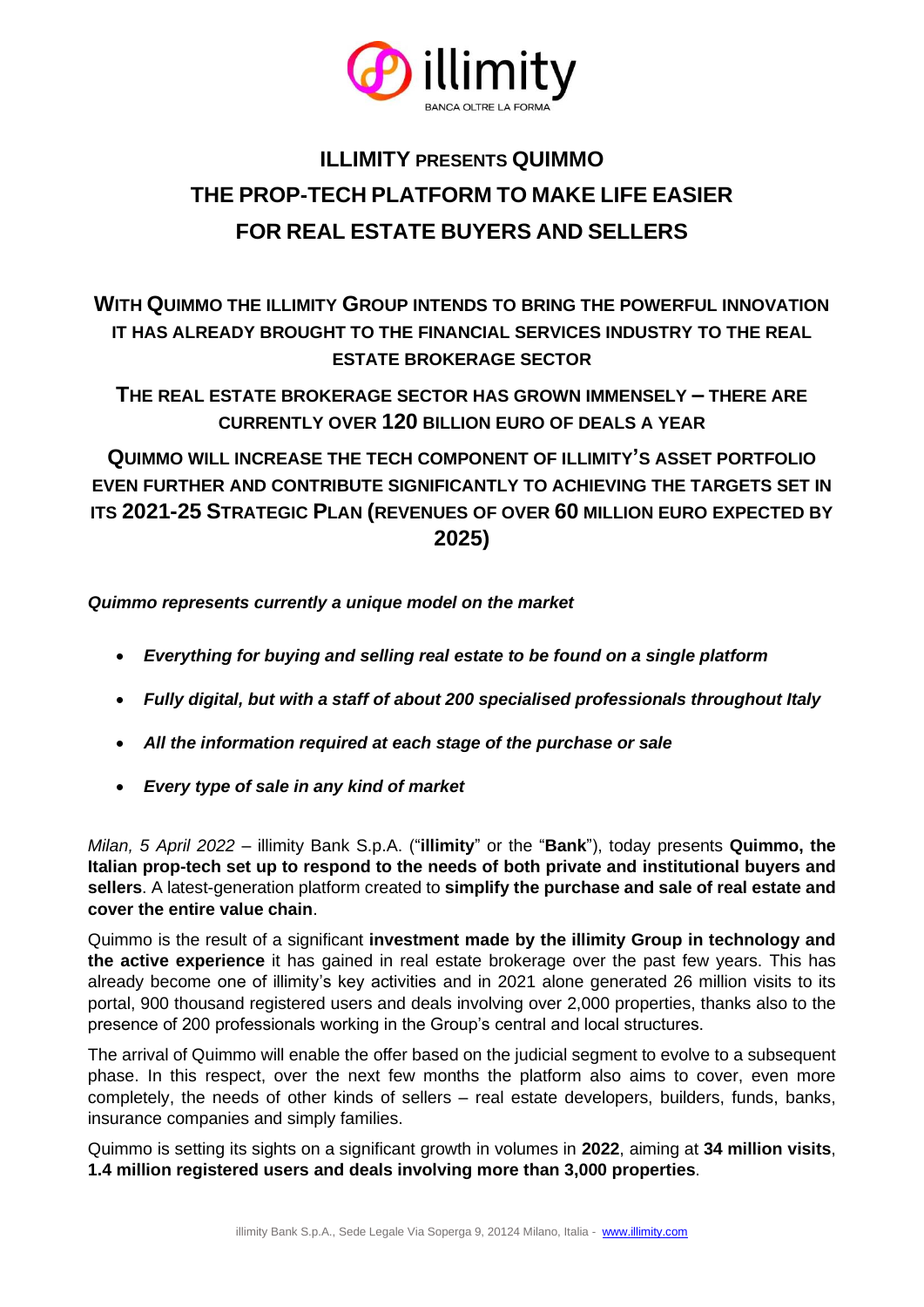

Quimmo brings the property to the fore and provides **clear and complete assistance in order to accompany the buyer and seller throughout the whole process** – whatever the proposed method of sale, from online auctions to private deals – **and at any stage whatsoever** – from the selection of the property through to the purchase.

Homes, offices, commercial and industrial properties have always been fundamental items of life in general and the economy. And in a very wide world the property sales market is worth over 120 billion euro a year, and is undergoing a considerable evolution as far as tools and services are concerned, even if still at a low level of digitalisation. **Quimmo** has been set up to respond to this need, to make both the **buying and selling process more effective and more efficient** and provide a contribution to bringing the **benefits of digitalisation** to this sector too.

# **EVERYTHING NEEDED FOR BUYING AND SELLING REAL ESTATE**

**Quimmo is a competitive new prop-tech model because it brings together, in one single place, everything that is needed to buy and sell a property**, reassembling the existing fragmentation of estate agents, portals and services. It will be possible to have the visibility of the large portals, the assistance of estate agents and digital buying and selling processes led by the data in one single platform.

In addition, Quimmo will also include value-added services, since both the buyer and the seller need assistance in selecting all the professional skills required when buying and selling, such as for example a network of specialists and a network of affiliated notaries. All built into a single interface from start to finish.

# **FROM A PERFECTLY INTEGRATED DIGITAL PLATFORM TO PROFESSIONALS WHO ACCOMPANY THE PROCESS AT ALL STAGES**

**Quimmo** takes the best in terms of **technology, processes and products** and combines these with a simple user experience and the **ability to accompany the customer, buyer or seller, throughout all the stages of the purchase or the sale**, with top quality services and swift, transparent and digital procedures. But not only this. In addition to being able to perform many of its functions automatically, Quimmo also provides the **assistance of specialist professionals**, throughout Italy, centrally coordinated and led by a single digital mind.

#### **DETAILED INFORMATION ALWAYS ON-HAND**

# **Quimmo produces the information and depending on the case shares it with buyers and sellers to guide their strategies and decisions.**

Private and institutional sellers can access a wealth of data about their potential customers, their properties and their reference market. Sellers are able to know who has visited their property, virtually and physically, who has downloaded documents, who has requested information and who has asked for an appointment to view. They will have access to their dashboard and will have awareness of the path, and they will be able to talk with the professionals to analyse the data gathered and redirect their strategy, in this way speeding up the sales process. Buyers have a personal account in which they can file research and be informed about available opportunities and those corresponding to their interests.